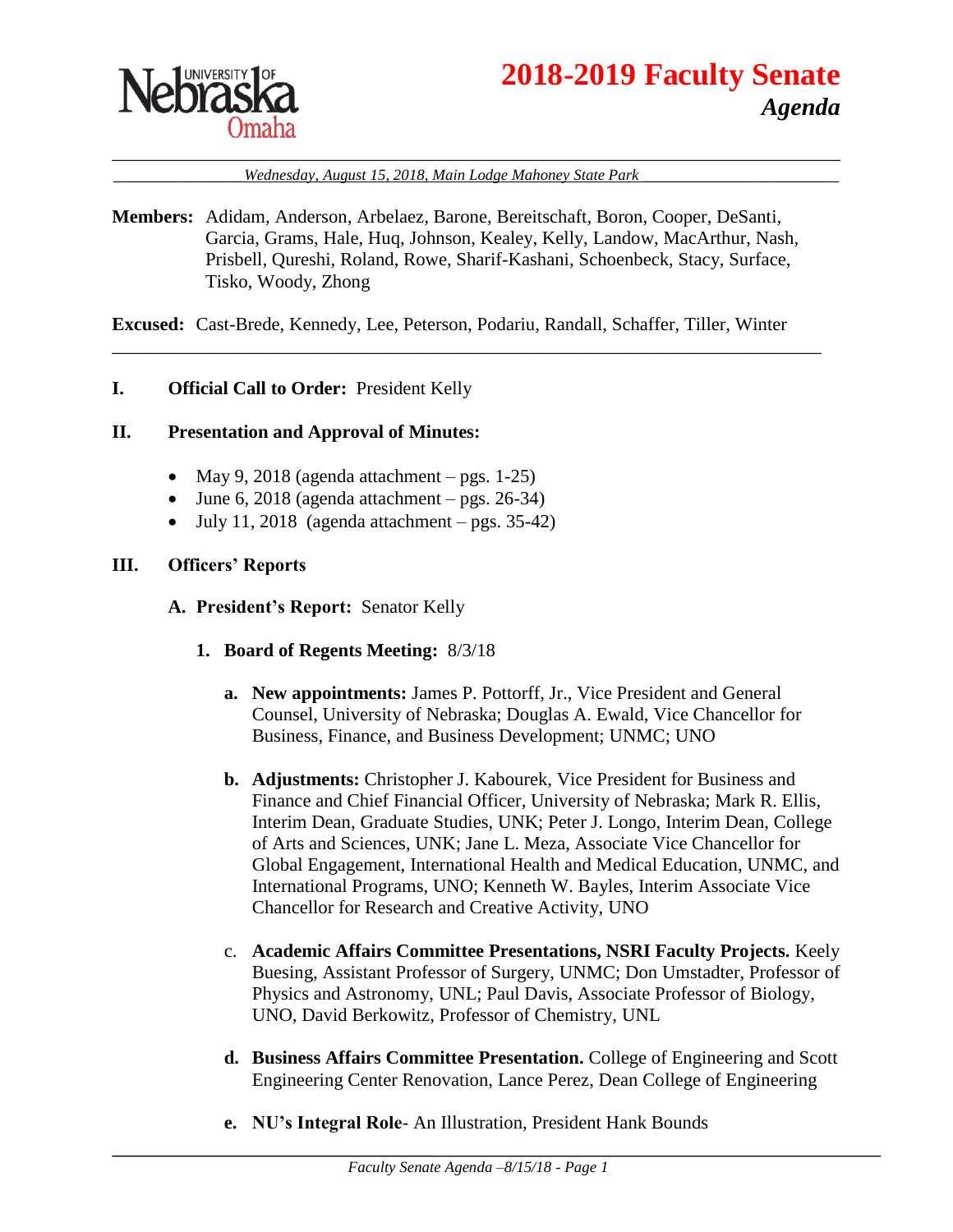#### **f. Board of Regents Meeting, KUDOS** Awards presented

# **B. Secretary/Treasurer Report:** Senator Stacy

# **1. July 18, 2018 EC&A:** (Senator Boron**)**

# **a. Chancellor Gold/SVC Reed & President Kelly:**

i. Chancellor Gold: Showed a campus awareness video to be used at orientation to create awareness and knowledge about campus security policies and procedures; asked for feedback. Open to using it for classes, senate meetings, college meetings, etc. to create awareness and help people realize that there are many individuals on campus to help.

Senator Barone: add phone numbers in the video (emergency and nonemergency numbers).

President Kelly: add more visual information to reinforce the key points (especially for those with a hearing deficit).

SVC Reed: need to make sure that the website is focused on accessibility and communication (e.g., flashing lights, contrast on the webpage, etc.). Important to have multiple ways for people to know what is going on (this addresses Senator Barone's concern that students are unaware of the meaning of flashing lights).

ii. SVC Reed: faculty may not be notifying about outside employment and conflict of interest.

Drew Nielson - BOR has a requirement to disclose. Ways to manage conflict can be done in a positive way – we need to improve upon the process at UNO.

SVC Reed: Faculty are supposed to fill out a form notifying of these outside activities – a nondisclosed conflict can lead to separation or termination of contract.

iii. Chancellor Gold: Central Administration wants our current draft on regulations for the use of university facilities and grounds. This will reopen in September for public comment (Dr. Shipp, Drew Nielson, and Dan were available for questions).

Two concerns from earlier drafts have been addressed in the new draft:

- 1) 30 business days requirement seemed excessive. This requirement may be adjusted for activities that could not be planned that far in advance (see p.2);
- 2) Number and size of spaces seemed to be too limited. An outdoor facility or area otherwise classified as a non-public forum area may be temporarily noted as a designated temporary forum area (see p.2). For the second point they want to ensure that it's not going to have a negative impact on the learning environment.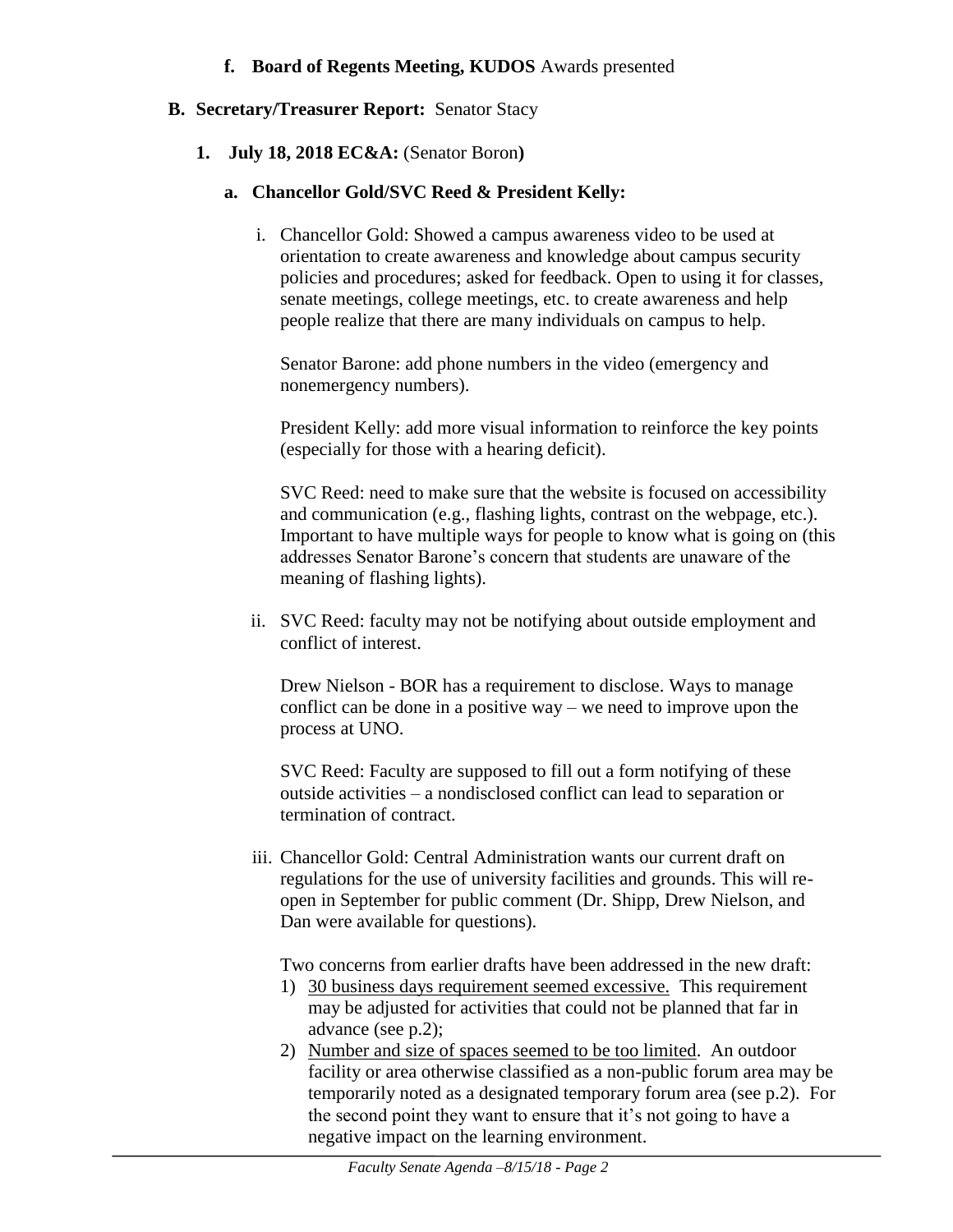This draft, as a draft, needs to go down to Central by early August. Current senate needs to send any feedback before the close of business on Friday.

- iv. SVC Reed:
	- 1. Working with Ombudsperson Shereen Bigham. We have three positions – two are staff and one is faculty (Staff: Tracy Anderson and Joe Price; Faculty: Shereen Bingham). Shereen will be the lead – any person on campus can go to an Ombudsperson and will provide an annual report on the issues that were encountered and how they were addressed.
	- 2. Ken Bayles started this week as the AVC for the Office of Research and Creative Activity.
	- 3. Summer Compensation for impacted committees they checked to see if the AAUP has anything that would impact or preclude this; AAUP seems to just focus on teaching in the summer. President Kelly also referenced the letter from Dr. Deb Smith-Howell included in these minutes.
	- 4. Issues on visas for international faculty (Dr. Gina Toman): Please refer to handout. There is not a central place that funds these various expenses for H-1B Visa and Green Cards. An outside attorney would be even more expensive, with less education.

#### **b. Faculty Senate Issues/Update:**

#### **i. Process for Search Committees**

President Kelly inquired about the search processes for the positions of Doug Ewald (Senior Business Officer) and Jane Mesa (AVC for Global and Student Support). Chancellor Gold and SVC Reed responded. For Doug Ewald there was a search committee of 20+ people along with an employed search firm that conducted a national search. For Jane Mesa this was initially an interim role with a period to consider her performance for review. A committee was assembled to conduct the review and the recommendation was to retain her.

President Kelly inquired about a UNO/UNMC merger based upon questions he receives regarding this (especially in light of more joint administrative positions). Chancellor Gold and SVC Reed responded and offered to be available to those that have these questions. The goal is to create a supportive environment, with mentoring assistance, opportunities, etc., for our faculty. The culture and the mission of the two campuses are critical and independent and will remain this way.

#### **Continuing:**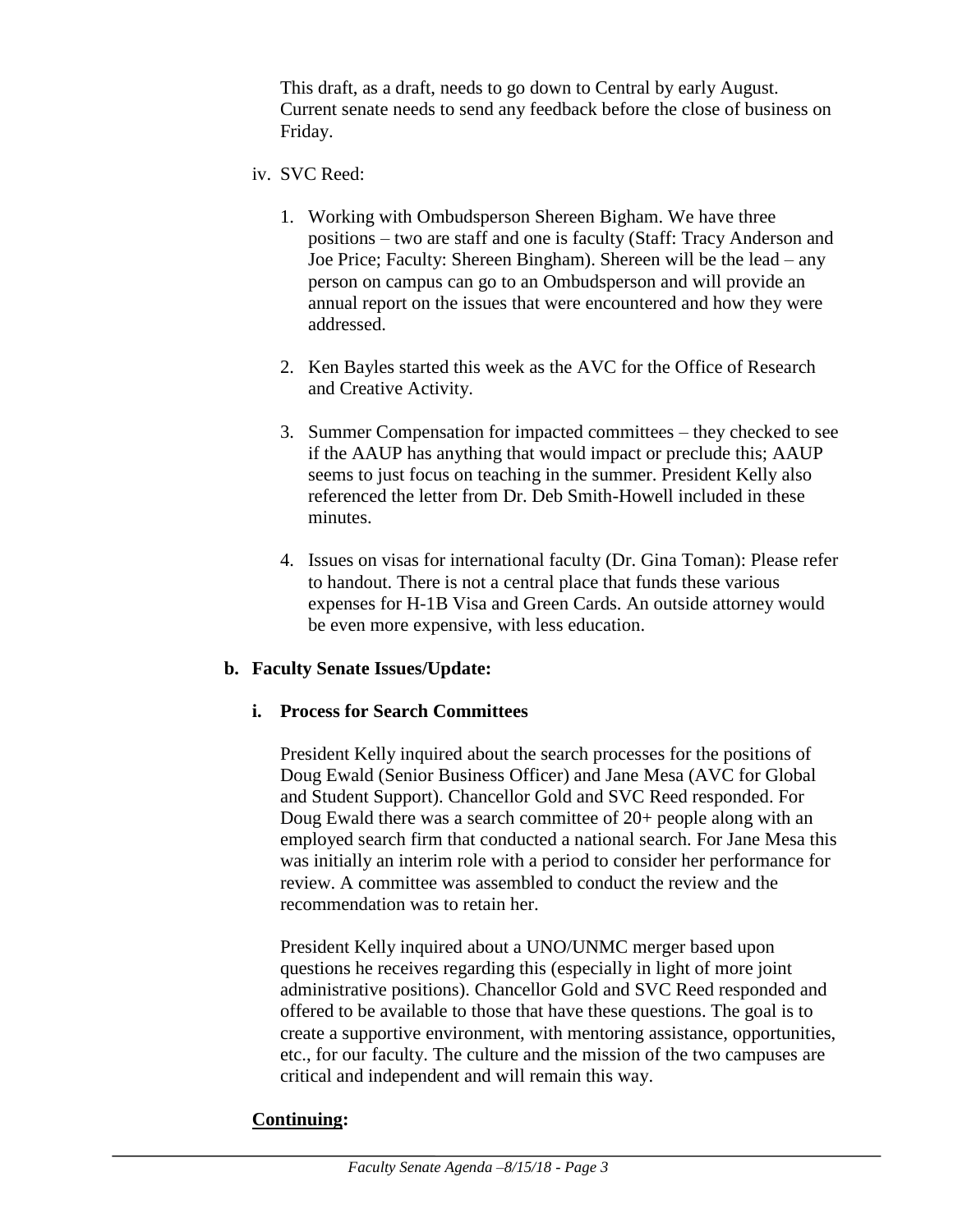#### **i. Faculty Development Fellowship Application/Award Processes and Criteria**

*In progress, simply mentioned to keep everyone in the loop.*

#### **ii. Grievance Committees Summer Compensation:**

*Covered during SVC Reed's discussion above.*

# **RESOLUTION 4279**, 12/14/16: **Grievance Committees Summer Compensation**

*3/14/18 Senate Report: Deb Smith-Howell presented the UNO Administration's response to RESOLUTION 4279, 12/14/16: Grievance Committees Summer Compensation.*

*Compensation would be provided to 9 month faculty appointed to 3 committees: Professional Conduct Committee, Faculty Grievance Committee, and Academic Freedom and Tenure Committee.*

*We have been asked to look at the policies and procedures for the 3 committees to see if appropriate language could be added to minimize the necessity of these committees meeting during the summer. John Noble has agreed to produce a first draft response.*

*Administration's proposal is that 9 month faculty committee members will be compensated up to \$500.00 per day (minimum of 1/2 day) when their committee is required to meet. The sense of the committee was that the compensation what fair. Still, we asked that the rationale be written down and shared with us.*

*We have been asked to contact the AAUP, particularly Mike Peterson, to make sure that the solution that we are crafting is in line with the AAUP contract.*

# **Received 7/12/18 from AVC Deb Smith-Howell:**

*Chris and Laura, Below is how I came up with the \$500 per day for the special summer committees.* 

*I assumed an average faculty salary of \$75,000 (a little generous but many make more as well as many less—thinking that the folks on these committees are typically fairly senior).* 

*Since only applies to 9 month contracts, I took 75% of 2080 (number of hours used for calculate annual salary for hourly workers) = 1560 hours* 

*Took the average salary and divided by 1560 = 48.07 (rounded up to \$50 per hour)* 

*\$50 x 8 (hours for full day of committee work) = \$400 Added \$100 to daily rate since assume that there is prep work for the meeting = \$500 per day*

*I'll be out of town on Wednesday. If you have questions, let me know.*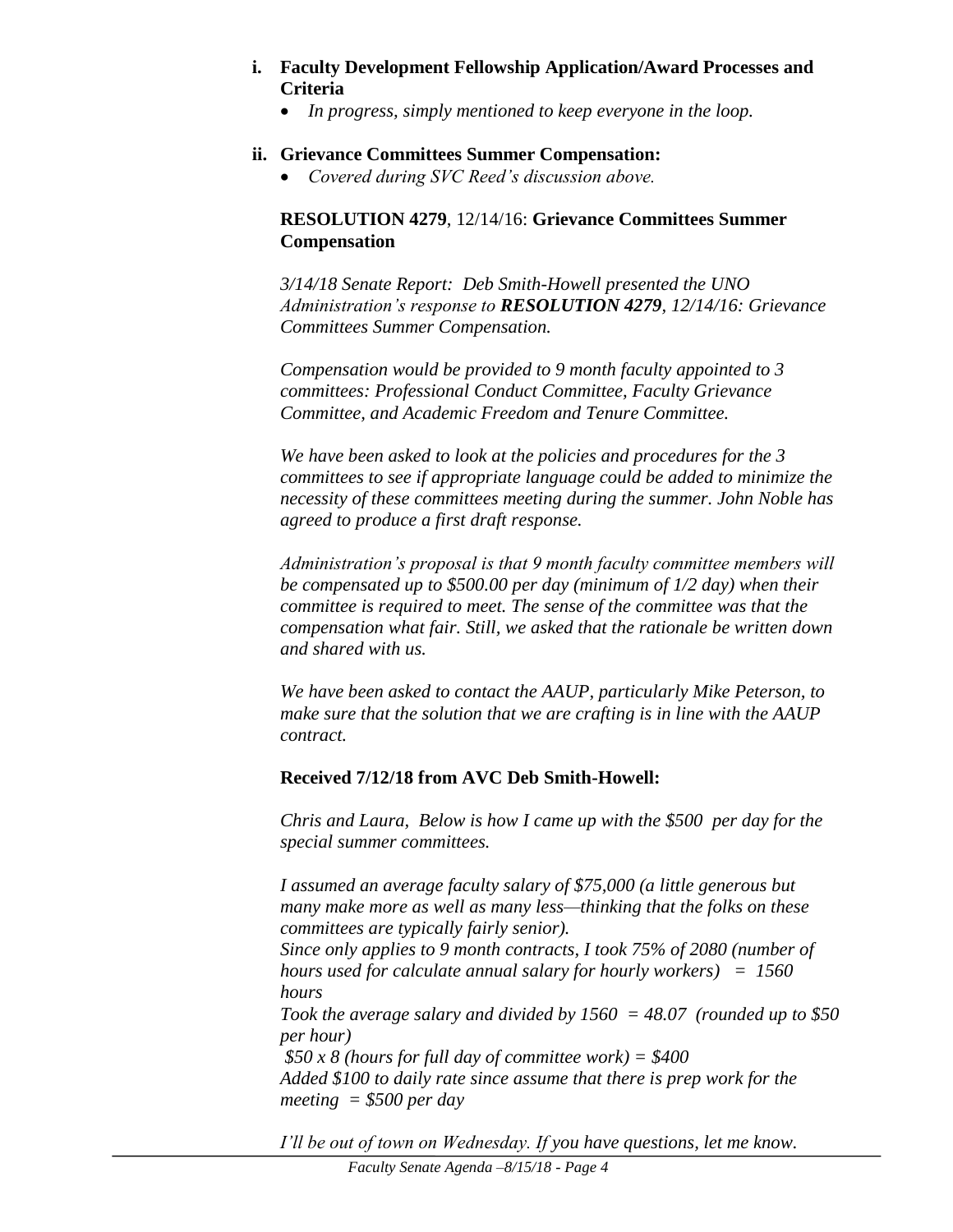*Deb*

*Deborah Smith-Howell, Ph.D. Associate Vice Chancellor for Academic Affairs & Dean of Graduate Studies Professor of Communication 402-554-4849 [Dsmith-howell@unomaha.edu](mailto:Dsmith-howell@unomaha.edu)*

# **c. RESOLUTIONS:**

# **i. Completion of Resolution Appointing Chair of Committee for Rules**

*Announced.*

| Res.                     | <b>Date</b>       | <b>Title</b>               | Admin    | <b>Sent for</b> | $(1.000)$ I chung and Current Kesolutions<br>Denied/ | <b>Final Action/Resolved</b>                                                                      |
|--------------------------|-------------------|----------------------------|----------|-----------------|------------------------------------------------------|---------------------------------------------------------------------------------------------------|
| #                        | <b>Senate</b>     |                            | Accept   | <b>Senate</b>   | Deferred/                                            |                                                                                                   |
|                          | <b>Passed</b>     |                            |          | <b>Action</b>   | In                                                   |                                                                                                   |
|                          |                   |                            |          |                 |                                                      |                                                                                                   |
|                          |                   |                            |          |                 | <b>Progress</b>                                      |                                                                                                   |
| 4334                     | 5/9/18<br>7/11/18 | Appointment of             | 7/18/18  |                 |                                                      | Acknowledged                                                                                      |
|                          |                   | Chair of Committee         |          |                 |                                                      |                                                                                                   |
|                          |                   | for Rules                  |          |                 |                                                      |                                                                                                   |
| <b>TO BE FOLLOWED UP</b> |                   |                            |          |                 |                                                      |                                                                                                   |
| 4282                     | 3/8/17            | Expenses                   | 4/19/17  | Resolved        |                                                      | SVC Reed explained the process for UNO paying                                                     |
|                          |                   | Associated with            |          | 8/8/18          |                                                      | for legal costs involved. These issues are usually                                                |
|                          |                   | Visas for                  |          |                 |                                                      | handled by department chairs and personnel.<br>Costs can't be nailed down, since they vary by     |
|                          |                   | <b>International Hires</b> |          |                 |                                                      | who is involved. BJ Reed said he would ask for                                                    |
|                          |                   |                            |          |                 |                                                      | a one page description of the process made                                                        |
|                          |                   |                            |          |                 |                                                      | available to faculty.                                                                             |
| 4279                     | 12/14/16          | Grievance                  | 12/21/16 | Resolved        |                                                      | - SVC Reed says they may need more                                                                |
|                          |                   | Committees                 |          | 8/8/18          |                                                      | information. It is a workload issue as much as a                                                  |
|                          |                   | Summer                     |          |                 |                                                      | compensation issue. Let's have further                                                            |
|                          |                   | Compensation               |          |                 |                                                      | discussion.                                                                                       |
|                          |                   |                            |          |                 |                                                      | - BJ reiterated that summer pay is not likely to                                                  |
|                          |                   |                            | 3/15/17  |                 |                                                      | happen, as faculty select a variety of service                                                    |
|                          |                   |                            |          |                 |                                                      | opportunities. Regarding the three grievance                                                      |
|                          |                   |                            |          |                 |                                                      | committees, he feels that faculty select this type                                                |
|                          |                   |                            |          |                 |                                                      | of service, similar to how faculty choose to serve                                                |
|                          |                   |                            |          |                 |                                                      | on thesis committee.                                                                              |
|                          |                   |                            |          |                 |                                                      |                                                                                                   |
|                          |                   |                            | 4/19/17  |                 |                                                      | Chancellor Christensen said these type of issues,<br>like summer grievance committee work, seldom |
|                          |                   |                            |          |                 |                                                      | occur. He is also apprehensive of anyone who                                                      |
|                          |                   |                            |          |                 |                                                      | has service in the summer wanting                                                                 |
|                          |                   |                            |          |                 |                                                      | compensation. Some service such as FS                                                             |
|                          |                   |                            |          |                 |                                                      | President and IRB receive workload                                                                |
|                          |                   |                            |          |                 |                                                      | compensation.                                                                                     |
|                          |                   |                            |          |                 |                                                      |                                                                                                   |
|                          |                   |                            | 7/12/18  |                 |                                                      | AVC Deb Smith-Howell:                                                                             |
|                          |                   |                            |          |                 |                                                      | \$500 per day for the special summer                                                              |
|                          |                   |                            |          |                 |                                                      | <i>committees.</i>                                                                                |
|                          |                   |                            |          |                 |                                                      | I assumed an average faculty salary of                                                            |
|                          |                   |                            |          |                 |                                                      | \$75,000 (a little generous but many make                                                         |
|                          |                   |                            |          |                 |                                                      | more as well as many less-thinking that                                                           |
|                          |                   |                            |          |                 |                                                      | the folks on these committees are typically                                                       |
|                          |                   |                            |          |                 |                                                      | fairly senior).                                                                                   |
|                          |                   |                            |          |                 |                                                      | Since only applies to 9 month contracts, I                                                        |
|                          |                   |                            |          |                 |                                                      | took 75% of 2080 (number of hours used for                                                        |

#### **2018-2019 Resolution Action Table (Action Pending and Current Resolutions)**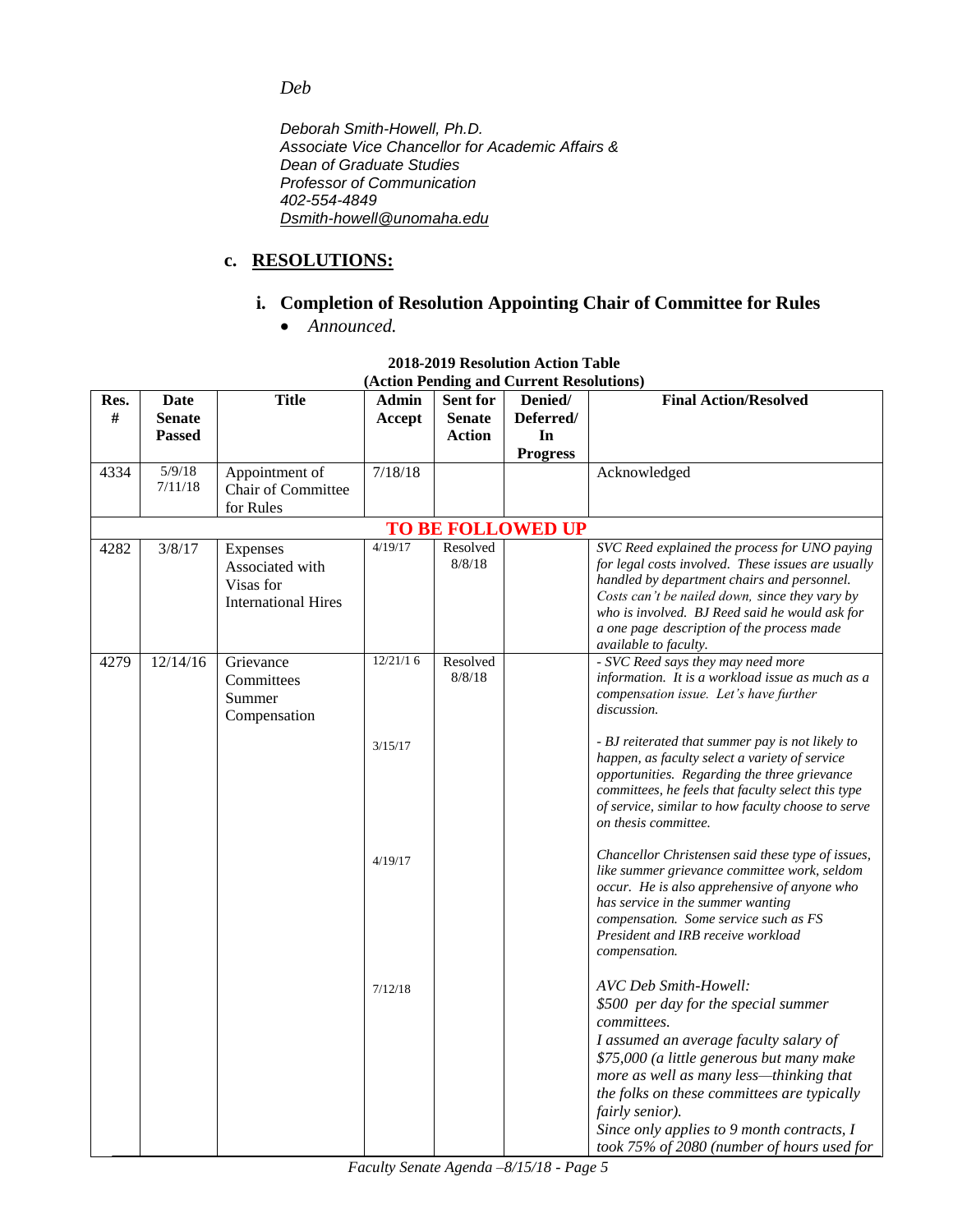|                        |  |  |  |  | calculate annual salary for hourly workers)<br>$= 1560$ hours<br>Took the average salary and divided by<br>$1560 = 48.07$ (rounded up to \$50 per<br>hour)<br>$$50 x 8$ (hours for full day of committee<br>$work) = $400$<br>Added \$100 to daily rate since assume that<br>there is prep work for the meeting $= $500$<br>per day. |
|------------------------|--|--|--|--|--------------------------------------------------------------------------------------------------------------------------------------------------------------------------------------------------------------------------------------------------------------------------------------------------------------------------------------|
| <b>CARRIED FORWARD</b> |  |  |  |  |                                                                                                                                                                                                                                                                                                                                      |
|                        |  |  |  |  |                                                                                                                                                                                                                                                                                                                                      |

## **2. Treasurer's Report:** Senator Stacy

- $\bullet$  June 2018 (agenda attachment pg. 43)
- $\bullet$  July 2018 (agenda attachment pg. 44)

## **IV. Executive Committee Report:** Senator Barone

**A. RESOLUTION Chair and Vice Chair for Faculty Personnel & Welfare Committee** *(at first breakout session)*

**BE IT RESOLVED**, the 2018-2019 Faculty Personnel & Welfare Committee has met and selected the following 2018-2019 chair and vice chair from their members:

\_\_\_\_\_\_\_\_\_\_\_\_\_\_\_\_\_\_\_\_\_\_\_\_\_, Chair \_\_\_\_\_\_\_\_\_\_\_\_\_\_\_\_\_\_\_\_\_\_\_\_\_, Vice Chair.

# **Pending**

**A. Canvas Retention & Completion Calendar:** Senator Grams reported in *April 2018 this is continuing to be worked on*. *(At the 5/2/18 EC&C meeting Past President Grams was tasked to continue to work on this.) (8/8/18: Resolved by EC&C as a done deal.)* **B. RESOLUTION 4314,** 11/8/17**: Include in ACE a Question Regarding Timely Feedback for Students**

*(4/11/18: Senator Grams will check to see if the question been added to the Evaluation Form? And also, can the form be put on the web somewhere so questions can be seen?) (At the 5/2/18 EC&C meeting Past President Grams volunteered to continue checking on this.) (8/8/18: Resolved by EC&C as this question was put on the Evaluation Form.)*

#### **C. Risk Assessment**

Waiting for reply: F.S. Admin Tech Sue Bishop and Rachel Powell regarding a Risk Assessment presentation. If Rachel Powell can send a report in January/February 2019, then no presentation is necessary.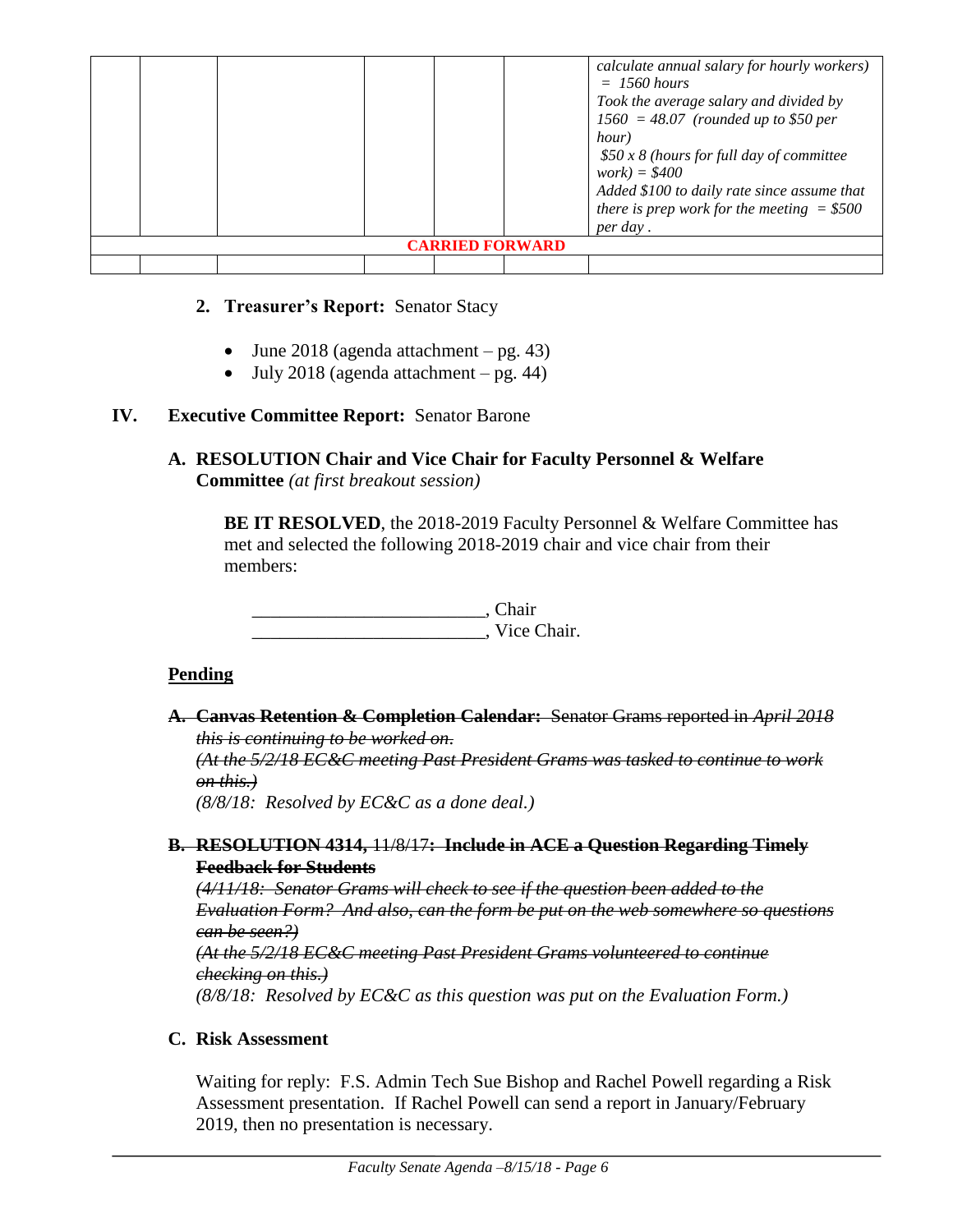#### **V. Standing Committee Reports**

# **A. Committee on Academic and Curricular Affairs:** Senator Kealey

### **PENDING:**

**1. Early College High School:** *(EC&C sent to A&CA 2/7/18)*

FYI: E-mail received 2/5/18 from Senator Adams: *At Friday's English Department meeting, as we discussed Dual Enrollment and other issues, a new program in the Millard School District dominated much of our discussion and members of the department asked me to take this issue to Faculty Senate. In short, our department has concerns about the various impacts of a program called Early College High School* 

*<http://mshs.mpsomaha.org/academics/early-college-high-school> The program says high school students can earn an Associate degree from Metro and that those credits will fulfill the general education requirements at UNO. Members of my department are concerned about how this might threaten enrollments at UNO and about the quality of such a program (it seems, for example, that a 10th grade English course could satisfy the English 1150 writing requirement at UNO). I would like to put this on the EC&C agenda as a point of discussion to determine if faculty in colleges beyond Arts and Sciences are also concerned about such a program.*

**B. Committee on Educational Resources & Services:** Senator Schoenbeck

# **PENDING:**

- **1. Canvas:** When the transition away from Blackboard enter the final days during summer 2018, new issues could emerge as more faculty seek technical assistance. *(EC&C to ER&S 3/7/18) (5/2/18 Committee remains open to undertaking a project when an issue becomes clearly defined.)*
- **2. Payroll Deduction for Paul Beck Scholarship** *(2/7/18) (3/7/18):* a response from Debra Wilcox (UNO Controllers Office) regarding the possibility that faculty could submit a payroll deduction that would serve as a monthly gift to the Beck scholarship fund. Senator Marlina Davidson has agreed to follow-up.
- **3. Accessibility to Classroom IT Equipment** *(3/7/18):* EC&C sent this item to the ER&S Committee.

#### **C. Committee on Faculty Personnel & Welfare:** Senator TBD

#### **PENDING:**

**1. Wellness Fees.** *10/2017:*On Mon Sept 18, there was an initial faculty/staff wellness-based incentive program meeting in EAB 202 organized by Dan Shipp. Attending: Dan Shipp, Cathy Pettid, Joe Kaminski, Jeanne Surface, Griff Elder, Cecil Hicks, Carol Kirchner, and Esther Scarpello**.**

The group met to discuss how UNO could develop and pilot a wellness-based incentive program for faculty/staff. The wellness program needs still to be worked out—both programmatically and financially. But roughly, the idea is that, UNO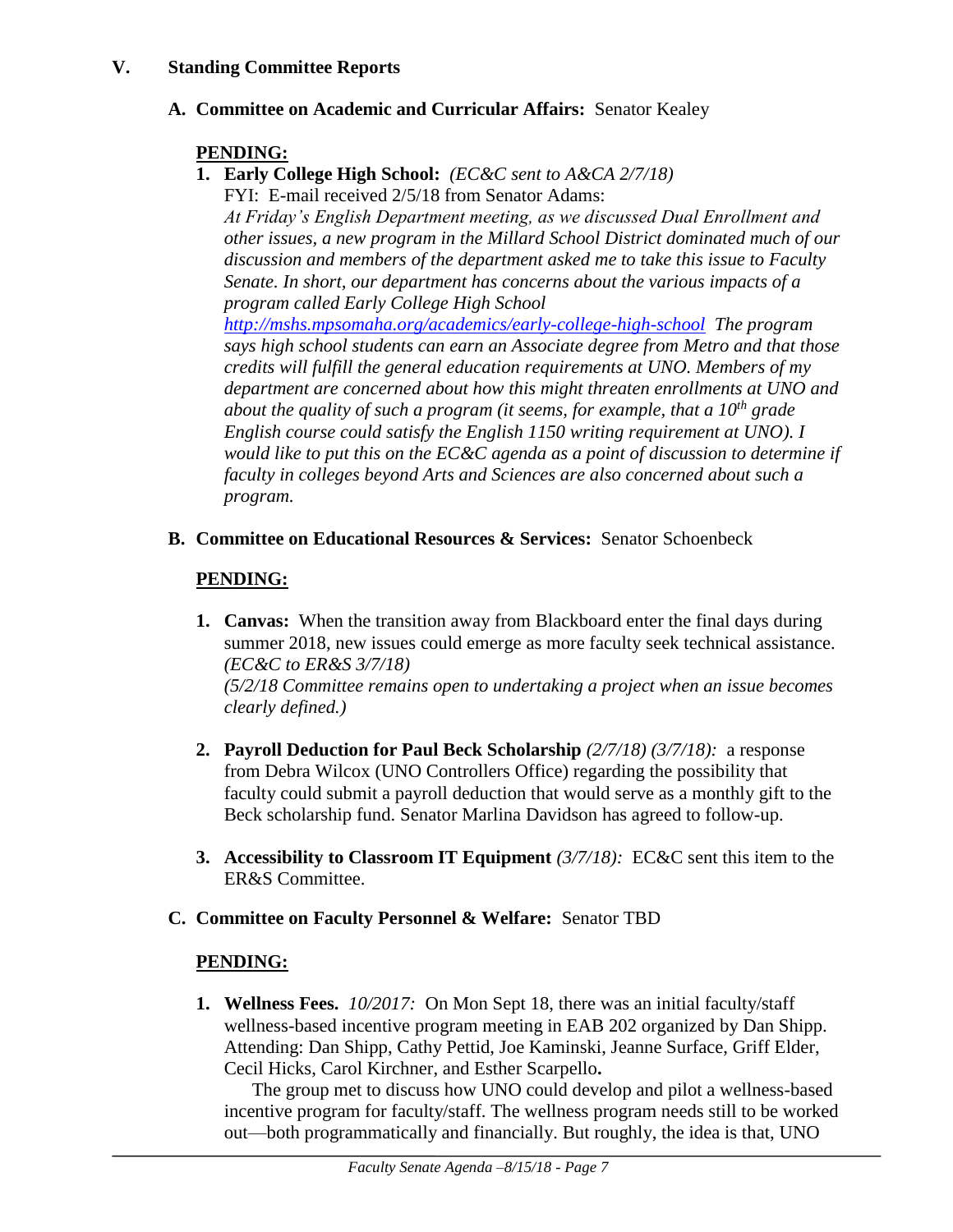would offer a pilot program that would partially reimburse the cost of a Wellness/H&K membership based upon member usage and participation in specific wellness program elements. Tentatively, the financial incentive might be as much as a \$100 reimbursement of the \$150 per semester Wellness/H&K membership fee. Details have to still be worked out. The working goal is to offer this pilot program starting in January (but if not January, then the following August-2018).

The working group plans to meet every two weeks. The first meeting will discuss the requirements for reimbursement.

I have been asked to put together a Faculty Senate Focus Group that this working group can consult.

### **2. Summer Compensation for Grievance Committees.** *10/2017 cont.:* **RESOLUTION 4279**, 12/14/16: **Grievance Committees Summer Compensation**

While most of us are on 9 month contracts, many uncompensated service obligations require summer participation. Members on the committee have their own anecdotal accounts of what we perceive to be a trend. We are hoping to discuss this topic with the AAUP, so that we can begin to connect some of the dots. We have contacted AAUP. The topic is on their agenda for Friday October 6, 2017**.**

*EC&C 3/7/18:* We have been asked to look at the policies and procedures for the 3 committees to see if appropriate language could be added to minimize the necessity of these committees meeting during the summer. John Noble has agreed to produce a first draft response.

Administrations proposal is that 9 month faculty committee members will be compensated up to \$500.00 per day (minimum of 1/2 day) when their committee is required to meet. The sense of the committee was that the compensation what fair. Still, we asked that the rationale be written down and shared with us.

We have contacted the AAUP to make sure that the solution that we are crafting is in line with the AAUP contract.

*(On 5/2/18 the EC&C noted that when we receive the update from AVC Smith-Howell this will be put on the Faculty Senate website.) (8/8/18: Resolved by EC&C with e-mail from AVC Smith-Howell)*

#### **3. Visa Issues: Are they consistent college to college.**

*(1/10/18: Put on EC&A agenda.)Resolution 4282 (8/8/18: Resolved by EC&C with handout from Regina (Gina) Toman, Asst to Sr VC/Faculty HR Officer)*

**4. Faculty/Staff Safety Processes.** *10/2017 cont.:* Dr. Gina Toman has been named Faculty Human Resources Officer and Assistant to the Senior Vice Chancellor. She begins her new role on October 11**.**

We are interested in the administration developing a website similar to the Student Safety Website.

Note: We felt that the following site makes a good model: http://academicpersonnel.unc.edu/faculty-policies-procedures-guidelines/

We expect Gina Toman will be help us address the request that there be a flow-chart that will help faculty understand and negotiate the many resources that are available: Ombudsperson, EAP person, counseling, BRT, etc. What information is confidential, etc. This "flowchart" may manifest itself in the form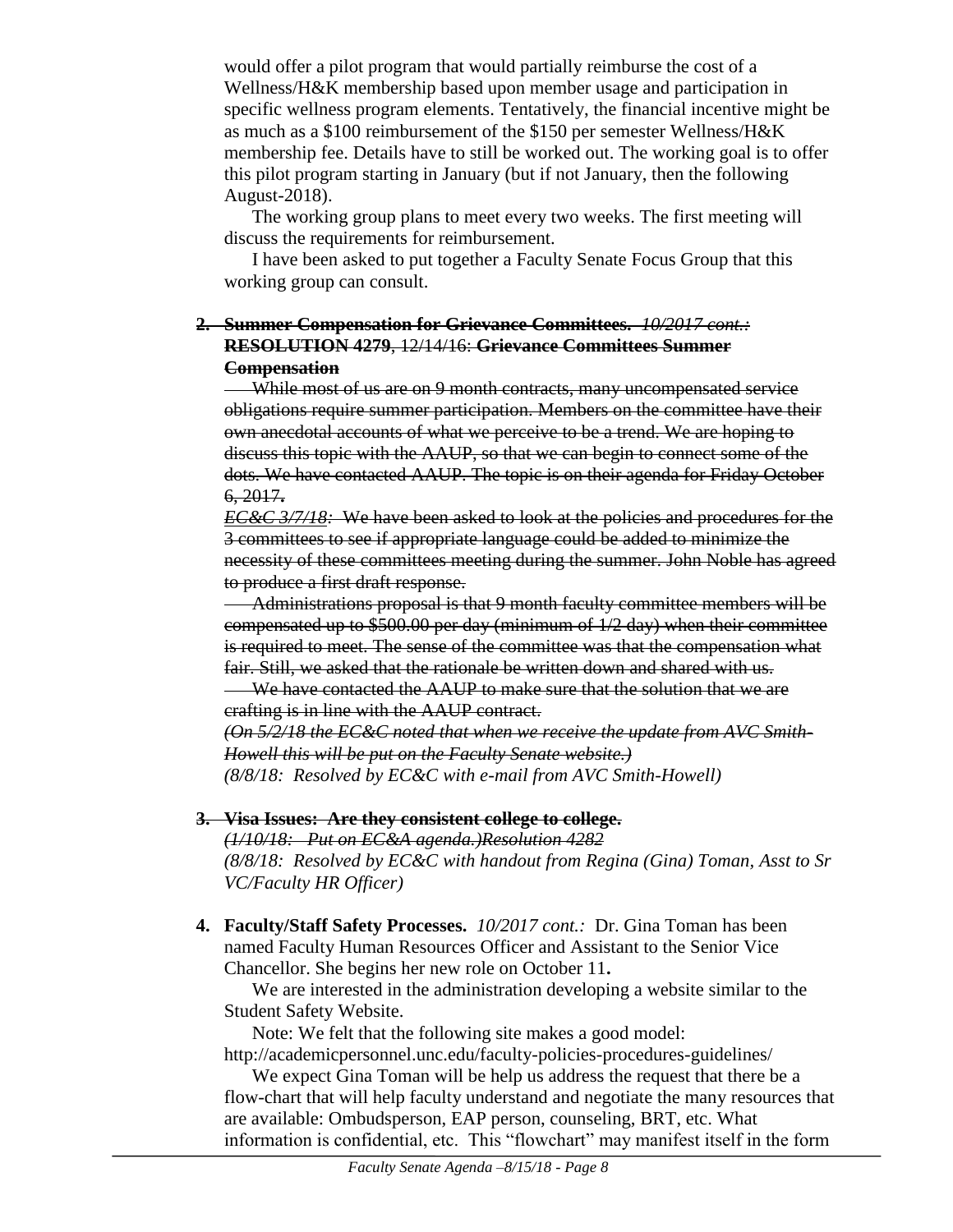of the website mentioned above. *(3/4/18 Info: Academic Affairs is doing a big website development.)*

#### **5. Server for Personal Web Pages**

Senator Elder reported that last year all faculty across campus lost the server, along with the opportunity to have their own personal web sites, like Math. The Web site may have not been pretty, but it was spot on for other mathematicians to check. Senator Zhong said it now looks odd. Senator Kennedy said we all need support to get the server back for supporting personal web sites. Anything without branding is gone.

*(On 12/13/17 this issue was given to the FP&W Committee.) (3/4/18: EC&C suggested putting this item on the EC&A agenda. UNL has cloud hosting services.)*

# **6. Air Handler for Sculpture Lab**

*(On 4/11/18 Senator Stacy reported the air handler for the Sculpture Lab is dangerously outdated. The full Senate moved to send it to the FP&W Committee to look into how it can be updated or replaced, or who to keep in contact with.)*

#### **D. Committee on Goals and Directions:** Senator Bereitschaft

#### **PENDING:**

**1. Facilities Planning and Faculty Representation** (Specifically, which Facilities Planning Committee would be the best on which to have faculty representation before plans are made, not just reported?) *(Sent to G&D 2/10/16) (3/4/18 Info: Senator Bereitschaft is checking on this.)* 

#### **E. Professional Development:** Senator Boron

# **PENDING:**

- **1. Faculty Professional Development Leave policies/procedures:**  *(1/10/18: The PD committee is waiting for deans to complete a survey to actually gauge faculty's understanding of FPD leave policies and procedures.) (At the 4/18/18 EC&A meeting this was discussed with Chancellor Gold and SVC B.J.Reed.)*
- **2. Creation of an Easily Found List of What Retiring Faculty Need to Know** *(4/11/18: Sent to PD Committee.)*
- **F. Committee on Rules:** Senator Johnson

Senator Johnson has been notified that Michael O'Hara is retiring as of December 31, 2018, and needs to be replaced on the Faculty Senate Budget Advisory Committee. His term ends 7/31/2019. (V.A. below)

#### **PENDING:** None

# **VI. Other Faculty Senate Committees**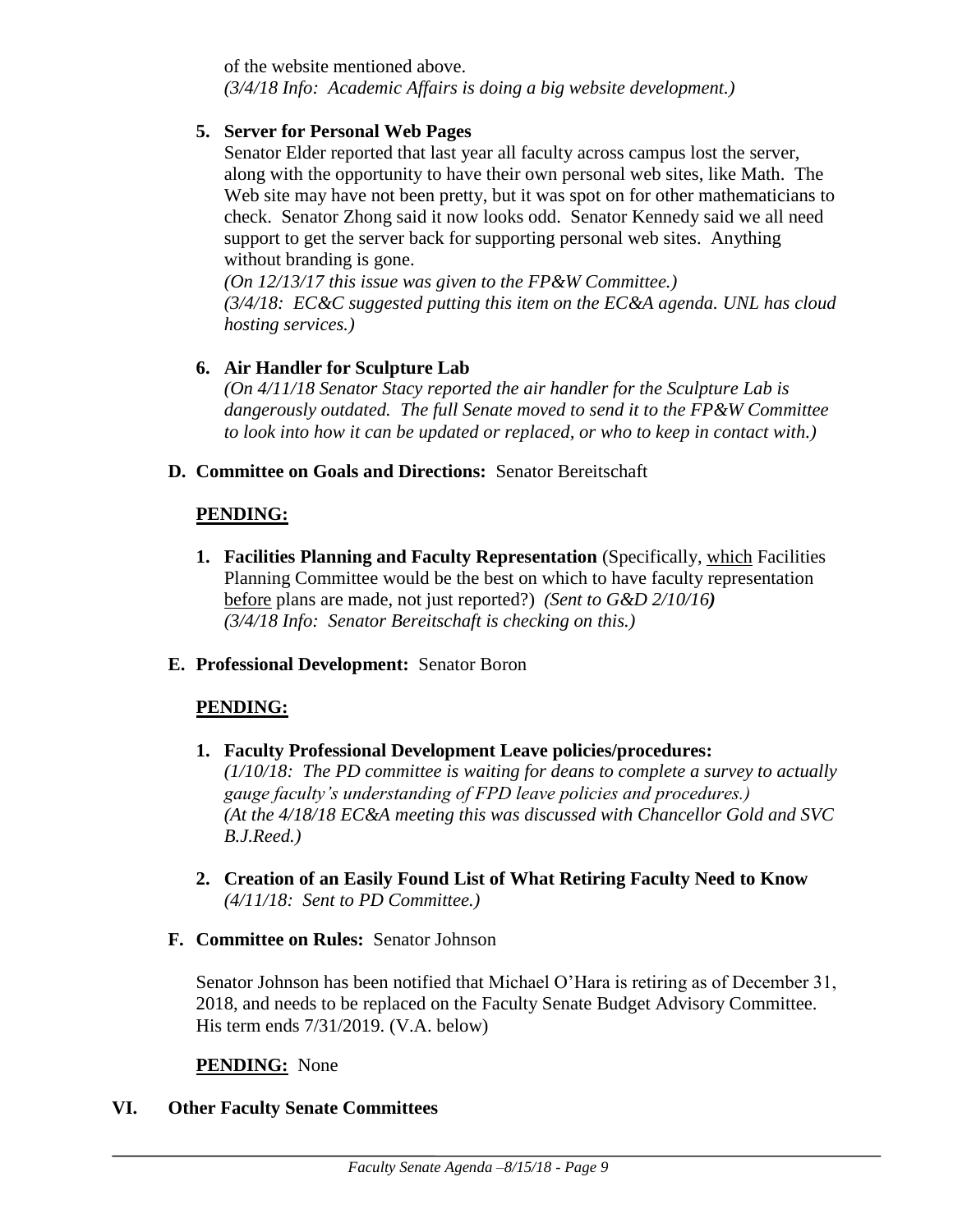#### **A. Faculty Senate Budget Advisory Committee Report**: Prof. Ebdon, Hall, O'Hara

- **VII. Ad hoc Committees**
	- **A. (Ad hoc UNO-UNMC Faculty-to-Faculty Communication and Collaboration Committee)** (Senator Barone) (Needs a specific charge to be reconstituted.)
- **VIII. Non-Senate Committee Reports**
- **IX. Unfinished Business**
	- **A. RESOLUTION: Replacement of CPACS Senator**

**BE IT RESOLVED** with the July 25, 2018, resignation of CPACS Senator Craig Maher from the UNO Faculty Senate, Amanda Randall will be his permanent replacement, completing his term to May 13, 2020.

~~~~~~~~~~~~~~~~~~~~~~~~~~

#### **B. RESOLUTION: Resignation and Replacement of Scott Glasser, CFAM Senator**

**BE IT RESOLVED** with the August 1, 2018, resignation of CFAM Senator Scott Glasser from the UNO Faculty Senate, tba will be his permanent replacement, completing his term to May 13, 2020.

~~~~~~~~~~~~~~~~~~~~~~~~~~

#### **C. RESOLUTION: Temporary Replacement (Fall 2018) for Mark Schoenbeck, A&S Senator**

**BE IT RESOLVED** that due to class scheduling Senator Mark Schoenbeck, A&S Senator, will need a temporary replacement for Fall 2018. That replacement is tba.

~~~~~~~~~~~~~~~~~~~~~~~~~~

**D. RESOLUTION: Temporary Replacement (Fall 2018) for Chair Person of Education Resources & Services Committee**

**BE IT RESOLVED**, the 2018-2019 Academic & Curricular Affairs Committee has met and selected the following 2018-2019 chair (Fall 2018) from their members:

\_\_\_\_\_\_\_\_\_\_\_\_\_\_\_\_\_\_\_\_\_\_\_\_\_, Chair (Fall 2018).

~~~~~~~~~~~~~~~~~~~~~~~~~~

#### **E. RESOLUTION Vice Chair for Academic & Curricular Affairs Committee**

**BE IT RESOLVED**, the 2018-2019 Academic & Curricular Affairs Committee has met and selected the following 2018-2019 vice chair from their members: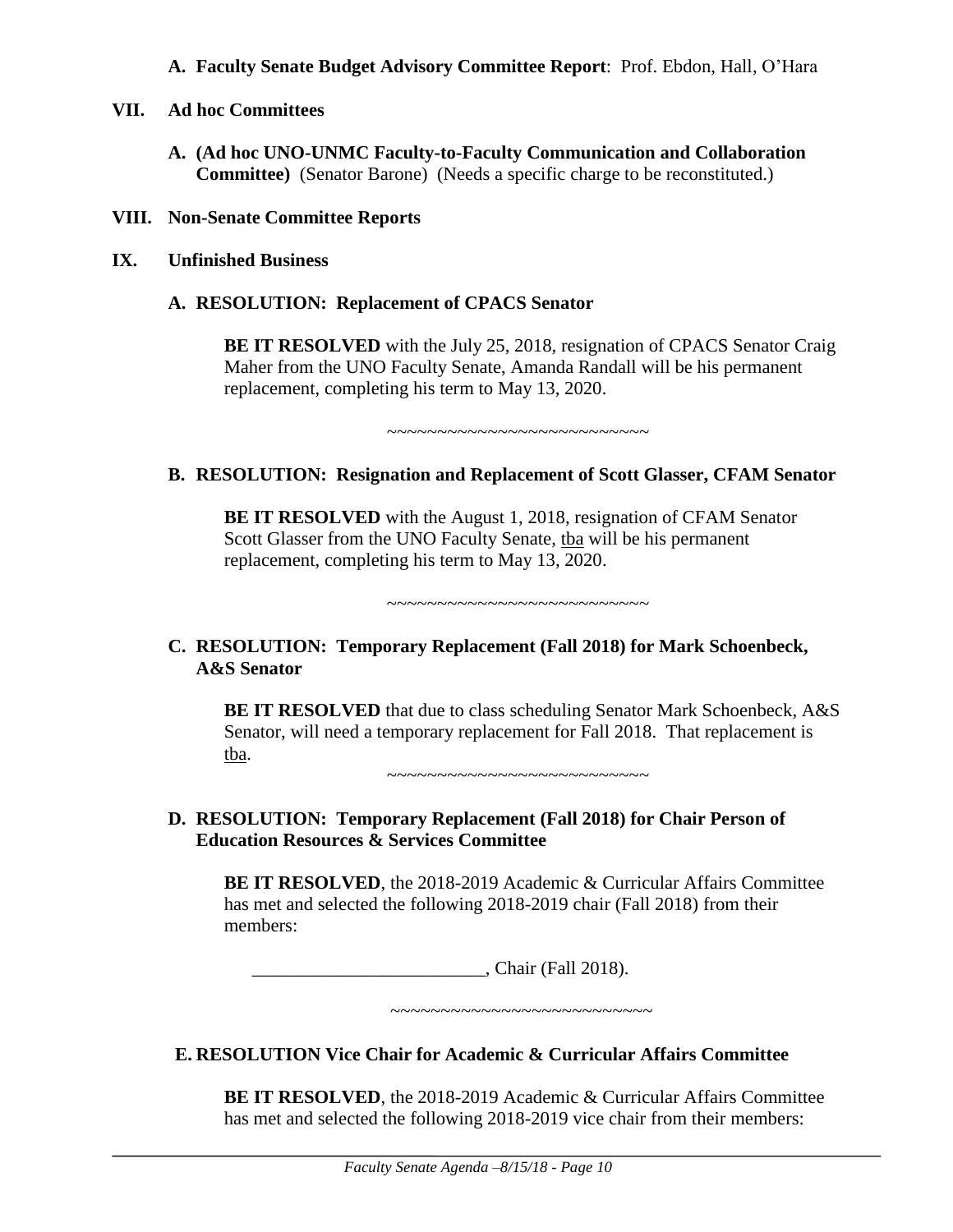|     | , Vice Chair.                                                                                                                                                   |
|-----|-----------------------------------------------------------------------------------------------------------------------------------------------------------------|
|     | .~~~~~~~~~~~~~~~~~~~~~~~                                                                                                                                        |
|     | <b>F. RESOLUTION Vice Chair for Rules Committee</b>                                                                                                             |
|     | <b>BE IT RESOLVED, the 2018-2019 Academic &amp; Curricular Affairs Committee</b><br>has met and selected the following 2018-2019 vice chair from their members: |
|     | , Vice Chair.                                                                                                                                                   |
|     | . ~~~~~~~~~~~~~~~~~~~~~~~~                                                                                                                                      |
| X.  | For the Good of the Order                                                                                                                                       |
| XI. | <b>New Business</b>                                                                                                                                             |
|     | A. Standing Committees Report from their Breakout Session                                                                                                       |
|     | <b>1. Academic &amp; Curricular Affairs Committee: Senator Kealey</b>                                                                                           |

- **2. Educational Resources & Services Committee:** Senator Schoenbeck
- **3. Faculty Personnel & Welfare Committee:** Senator tba
- **4. Goals & Directions Committee:** Senator Bereitschaft
- **5. Professional Development Committee:** Senator Boron
- **6. Rules Committee:** Senator Johnson
- **XII. Adjourn**

# **XIII. Announcements**

# **A. New Way Recycling is Collected on Campus**

E-mail received 8/2/18:

*UNO has switched the way our recycling is collected on campus. While most of the changes will not be felt by the general campus community, there are a few changes that they can do to help with the program. Could you please share the article with the Faculty Senate and if they have any questions, they are more than welcome to reach out to me.*

*[https://www.unomaha.edu/news/2018/07/changes-to-campus-recycling](https://www.unomaha.edu/news/2018/07/changes-to-campus-recycling-program.php#.W18WXQmlrdE.facebook)[program.php#.W18WXQmlrdE.facebook](https://www.unomaha.edu/news/2018/07/changes-to-campus-recycling-program.php#.W18WXQmlrdE.facebook)*

*Thank you,*

*Sarah Burke, M.S.*